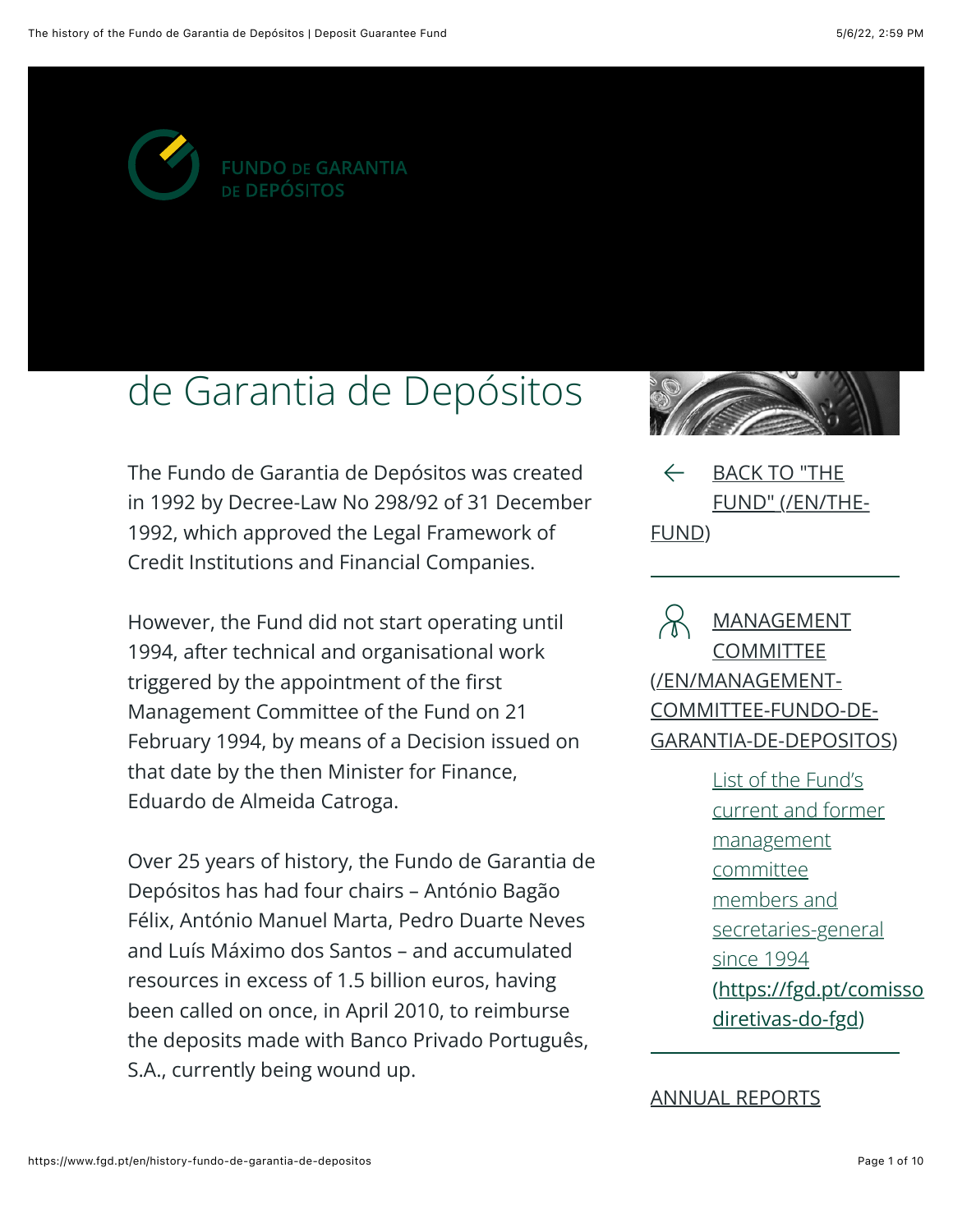



The logo used between 1994 and 2018 (at the bottom) and some alternatives considered in 1994

The first Management Committee was chaired by António Bagão Félix, also Vice-Governor of Banco de Portugal at the time. Its other members were José Manuel Neves Adelino and Rui Jorge Martins dos Santos. They were assisted by Mário Remédio as Secretary-General appointed by the Management Committee in April 1994.

The first meeting of the Management Committee took place on 11 March 1994.

"The Management Committee's first meetings defined the tasks to be carried out to set up and operate the Fund and appraised various technical studies and documents drawn up for that purpose, which are hereto attached. These documents particularly regard the choices concerning the Fund's funding mechanism, setting the amount of the member credit



Annual Reports of the Fundo de Garantia de Depósitos since its establishment in 1994 (https://www.fgd.pt/ofundo/relatorios-econtas)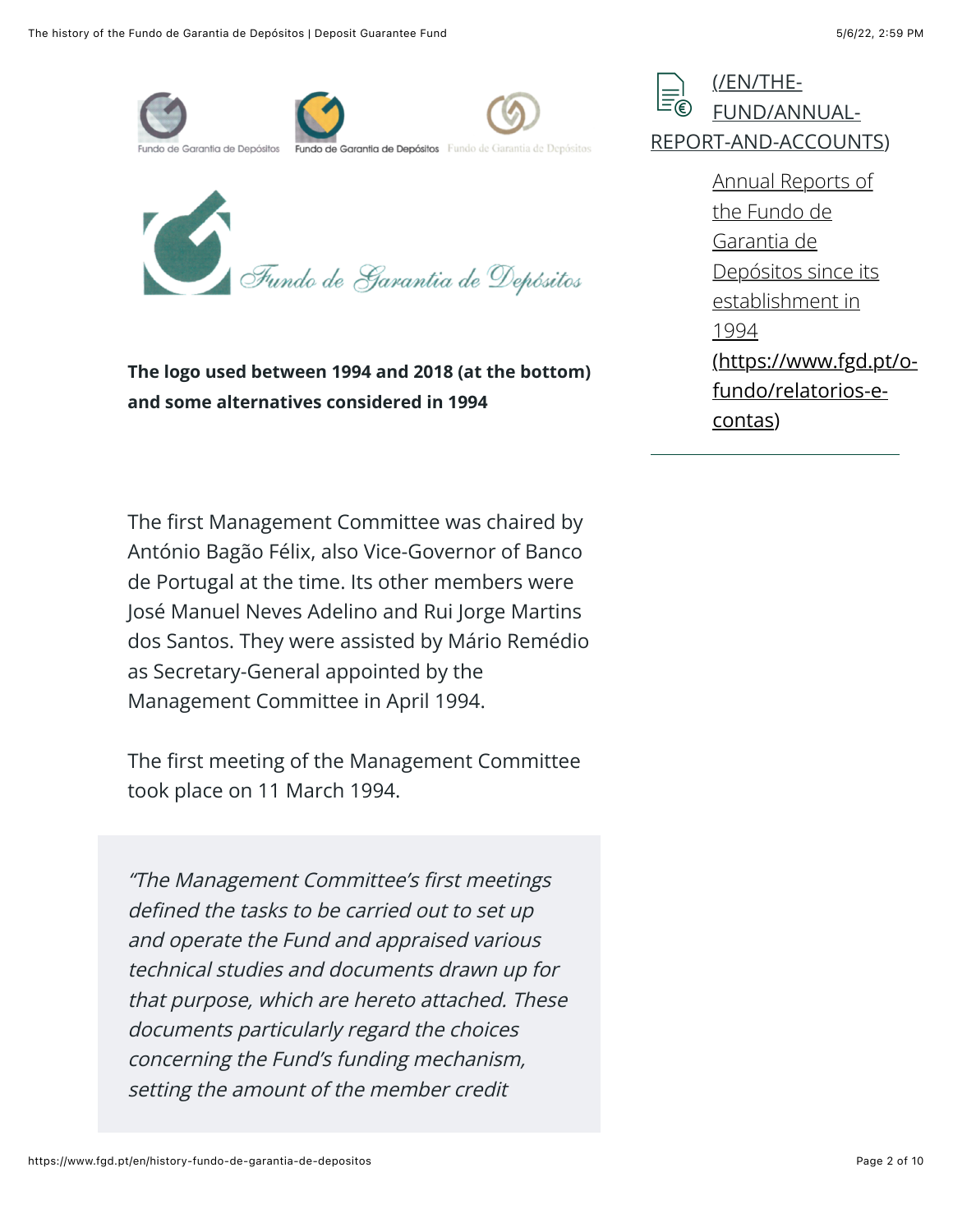institutions' initial and periodical contributions and the manner in which they are to be paid, how to invest the Fund's assets, the arrangements for members to join and cease to be a member of the Fund, the conditions for the repayment of deposits in the event of failure of the credit institution and liaison with the Banco de Portugal's potential intervention, through extraordinary reorganisation and recovery measures."

#### **Extract of the first minutes of the Fund's Management Committee, 14 June 1994**

Also in 1994 following António Bagão Félix's resignation as Vice-Governor of the Banco de Portugal, António Manuel Marta, his replacement as Vice-Governor, became Chair of the Management Committee in June of that year.

The Fund's balance sheet at the end of its first year recorded total assets of 39 223 516 000 PTE (approximately 196 million euros), invested in deposit securities named Títulos de Depósito -Série A and Títulos de Depósito – Série B, issued by the Banco de Portugal and in sight deposits with the Banco de Portugal.

These assets consisted of the initial contributions paid by the member credit institutions of the Fund at the time, and of an initial contribution paid by the Banco de Portugal.

#### **Annual reports**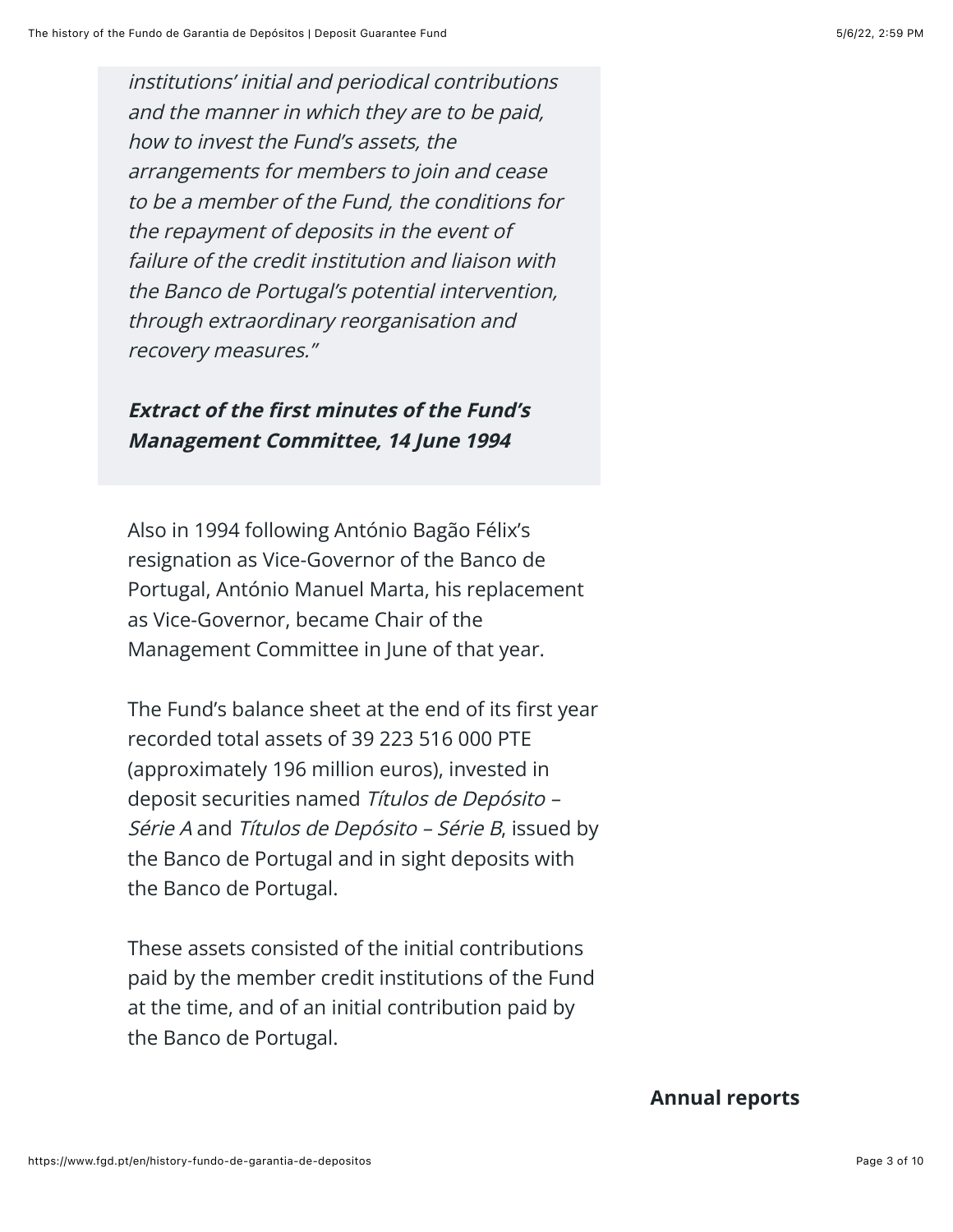| <b>ACTIVO</b>                                            |                   | RECURSOS PROPRIOS E PASSIVO |                   |
|----------------------------------------------------------|-------------------|-----------------------------|-------------------|
| IMORILIZADO                                              |                   | RECURSOS PROPRIOS           |                   |
| Investimentos Financeiros                                |                   | 511 Contribuições Iniciais  | 39,223,516,000.00 |
| 415 Outras Aplicações Financeiras                        | 19.403.000.000.00 |                             |                   |
|                                                          |                   |                             |                   |
| <b>DISPONIBILIDADES</b>                                  |                   |                             |                   |
| 121 Depósitos à ordem no Banco de Portugal               | 19.820.516.000.00 |                             |                   |
| Total do Activo                                          | 39,223,516,000.00 | Total dos Recursos Próprios | 39,223,516,000.00 |
| O Director do Departamento de Contabilidade e Pagamentos |                   | A Comissão Directiva        |                   |
|                                                          |                   |                             |                   |
| Arg                                                      |                   | hu.                         |                   |

Annual Reports of the Fundo de Garantia de Depósitos since its establishment in 1994 (https://fgd.pt/sites/default/fil

The first balance sheet of the **Fundo de Garantia de Depósitos** 

List of member credit institutions at the end of  $+$ the first year of activity

#### **BANKS**

- Caixa Geral de Depósitos, S.A.
- ABN Amro Bank, NV
- · Banco Bilbao Viscaya (Portugal), S.A.
- · Banco Borges & Irmão, S.A.
- Banco Chemical (Portugal), S.A.
- Banco Comercial de Macau, S.A.
- Banco Comercial dos Açores, E.P.
- · Banco Comercial Português, S.A.
- Banco de Fomento e Exterior, S.A.
- · Banco de Investimento Imobiliário, S.A.
- Banco do Brasil, S.A.
- Banco Efisa, S.A.
- · Banco Espírito Santo e Comercial de Lisboa,  $S.A.$
- Banco Essi, S.A.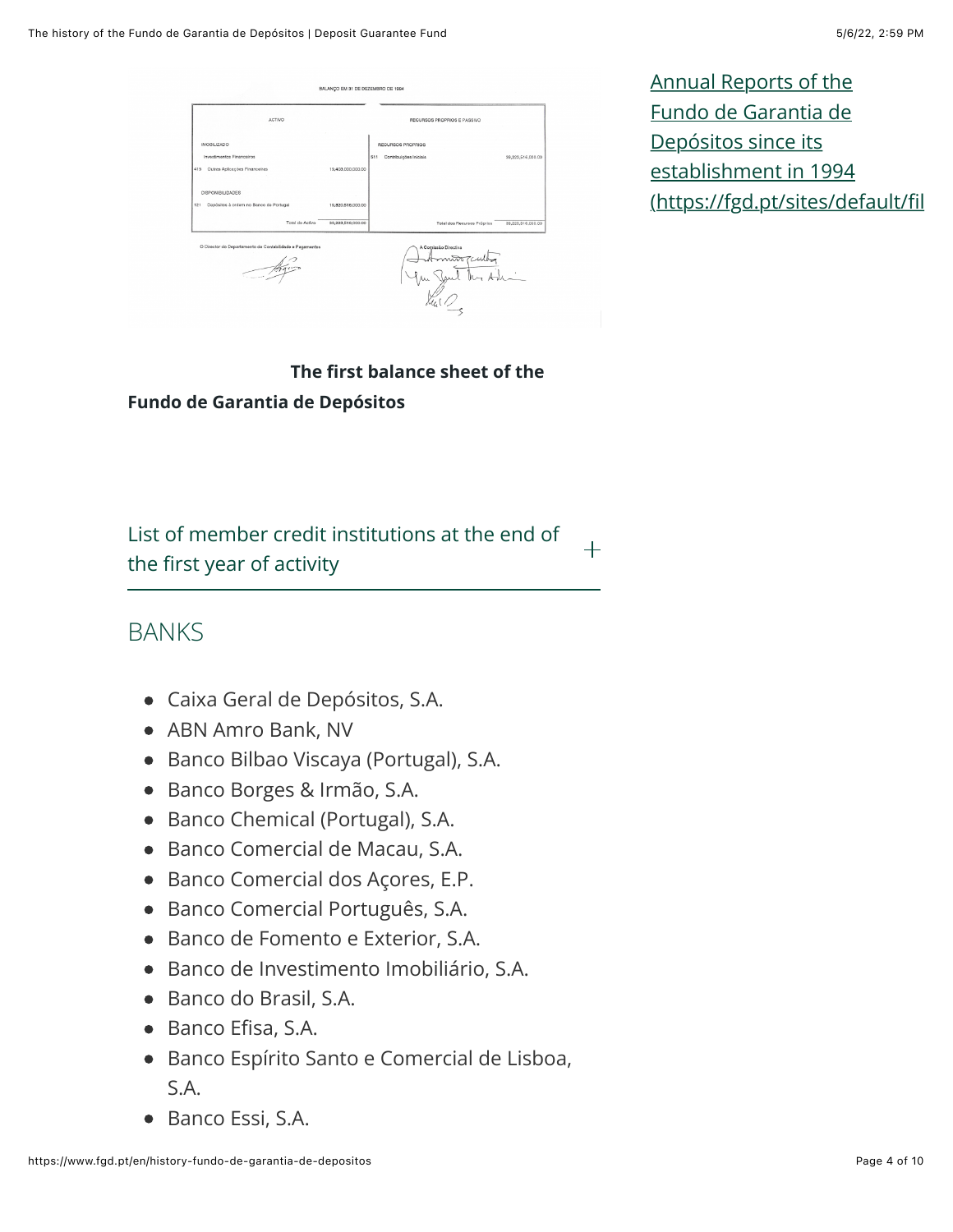- Banco Exterior de España, S.A.
- Banco Finantia, S.A.
- Banco Fonsecas & Burnay, S.A.
- · Banco Internacional de Crédito, S.A.
- · Banco Itaú Europa, S.A.
- Banco Mello, S.A.
- Banco Nacional de Investimento, S.A.
- Banco Nacional Ultramarino, S.A.
- Banco Pinto & Sotto Mayor, S.A.
- · Banco Português do Atlântico, S.A.
- Banco Sabadell, S.A.
- Banco Totta & Acores, S.A.
- BANIF Banco Internacional do Funchal, S.A.
- · BCI Banco de Comércio e Indústria, SA.
- · BNC Banco Nacional de Crédito Imobiliário,  $S.A.$
- · BPI Banco Português de Investimento, S.A.
- · BPN Banco Português de Negócios, S.A.
- Barclays Bank Plc
- · BSN Banco Santander de Negócios Portugal, S.A.
- CISF Banco de Investimento, S.A.
- Citibank Portugal, S.A.
- Companhia Geral de Crédito Predial Português, S.A.
- Credibanco Banco de Crédito Pessoal, S.A.
- Crédit Lyonnais Portugal, S.A.
- Deutsche Bank de Investimento, S.A.
- $\bullet$  Finibanco, S.A.
- The Bank of Tokyo, Ltd.
- · União de Bancos Portugueses, S.A.

# SAVINGS BANKS

• Caixa Económica Comercial e Industrial anexa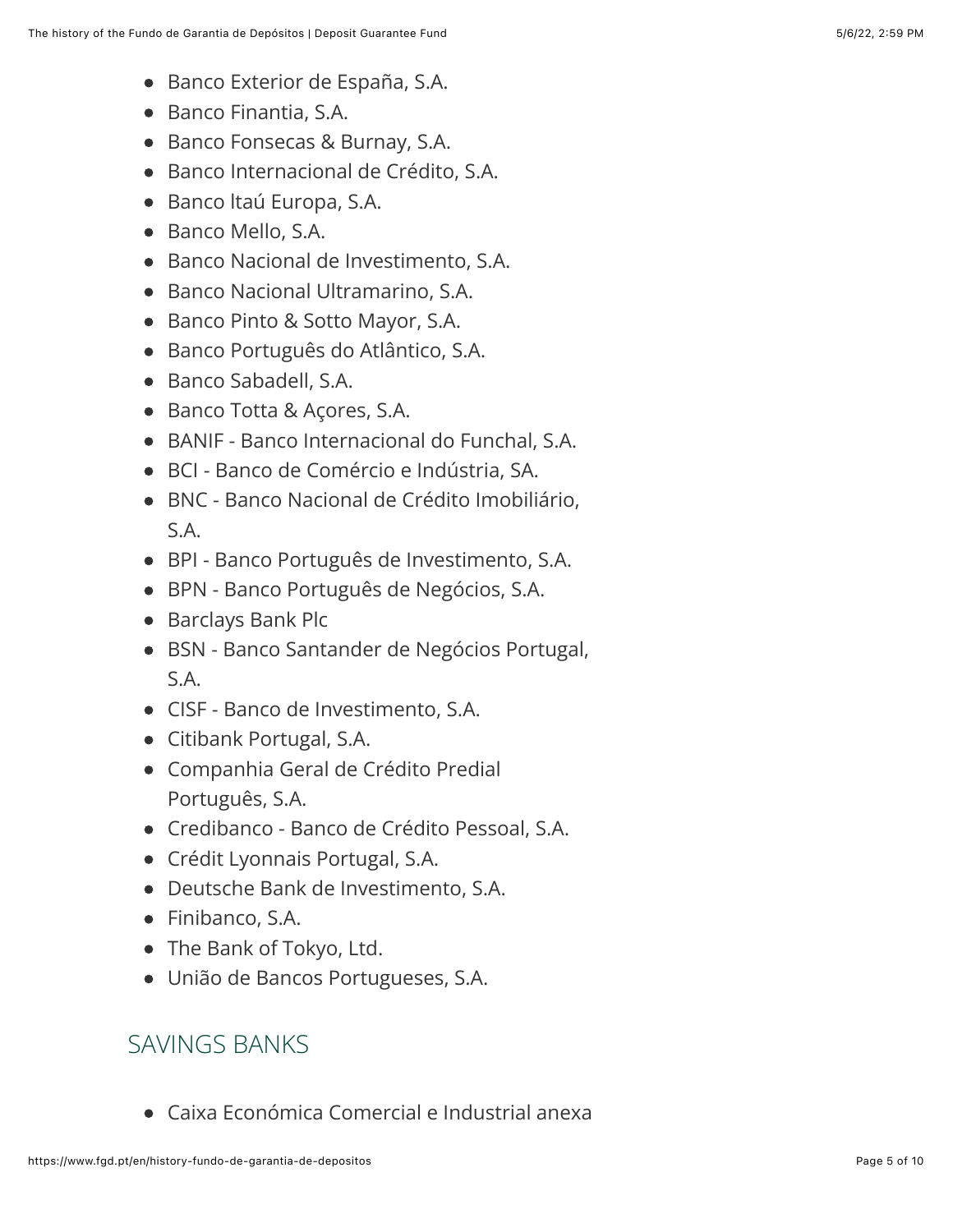ao Montepio Comercial e Industrial

- · Caixa Económica da Associação de Socorros Mútuos de Empregados no Comércio de Lishoa
- Caixa Económica da Guarda
- Caixa Económica da Misericórdia de Angra do Heroísmo
- Caixa Económica da Misericórdia de Ponta Delgada
- Caixa Económica do Porto
- Caixa Económica Montepio Geral
- Caixa Económica Social

# MUTUAL AGRICULTURAL CREDIT BANKS

 $(*)$ 

- Caixa de Crédito Agrícola Mútuo do Bombarral
- · Caixa de Crédito Agrícola Mútuo da Chamusca
- Caixa de Crédito Agrícola Mútuo de Mortágua
- Caixa de Crédito Agrícola Mútuo de Vila Franca de Xira

(\*) Not belonging to the Integrated Mutual Agricultural Credit Scheme.

After 1994 the Management Committee remained unchanged for nine years until Rui Martins dos Santos passed away in April 2003. At that time, António Vieira Águas was the Secretary-General and had been since January 2001.

"After the meeting was opened, the Management Committee expressed its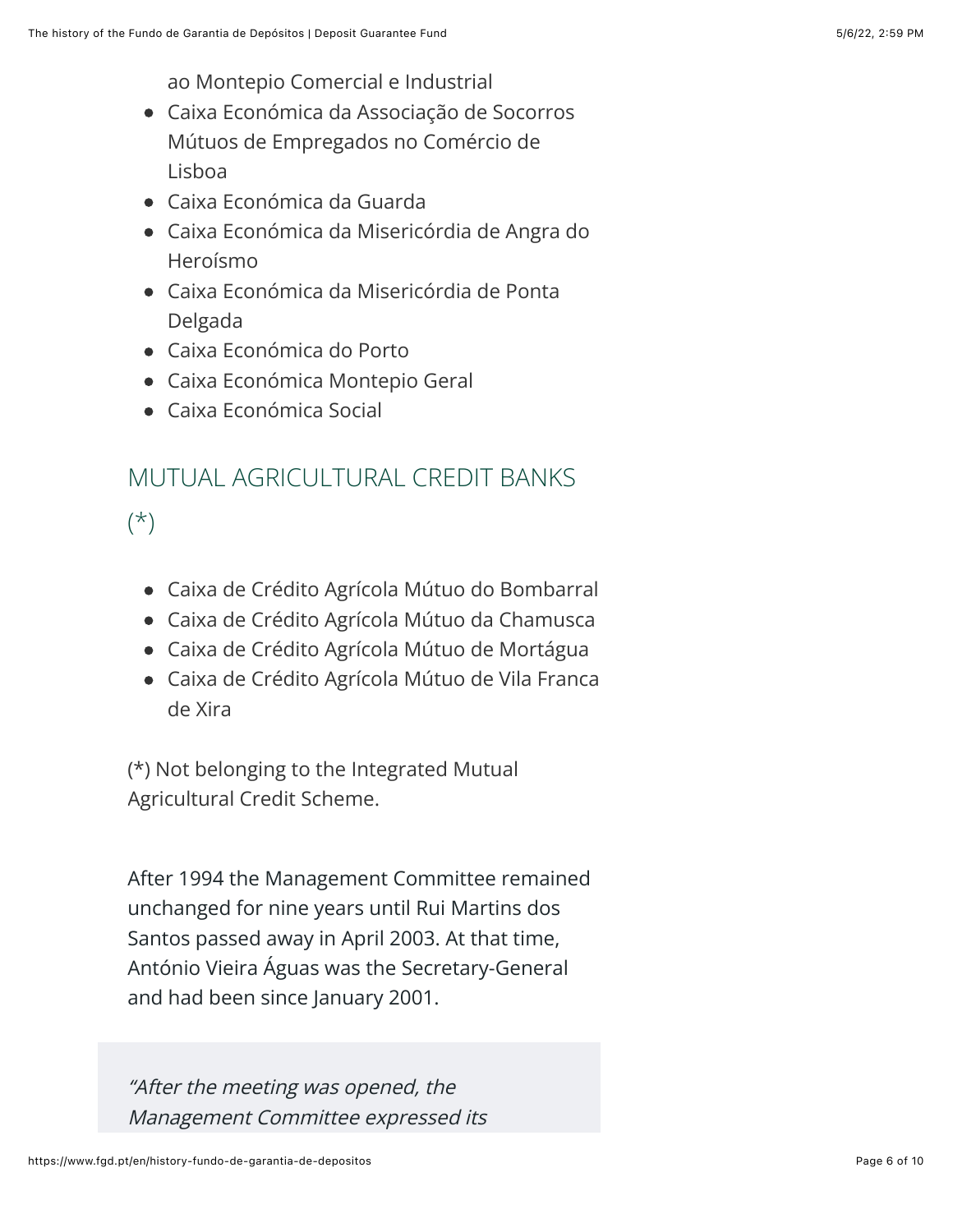condolences for the death of Rui Martins dos Santos on 15 April 2003, stating its appreciation for the diligent and vigorous way he had participated in the Fund's management and for his great personal commitment, which, from the start and over eight years, helped build an institution that plays an important role in the Portuguese banking system."

#### **Extract of the minutes of the meeting of the Fund's Management Committee held on 9 May 2003**

The post left vacant by Rui Martins dos Santos was occupied from April 2004, and for approximately 12 years, by João Salgueiro, appointed by the Associação Portuguesa de Bancos (APB -Portuguese Banking Association).

In May of the same year a Decision of the then Minister of State and Finance, Maria Manuela Ferreira Leite, appointed António Amaro de Matos to take over from José Neves Adelino.

In 2006 António Manuel Marta left the Fund and Pedro Duarte Neves, also Vice-Governor of the Banco de Portugal, became chair.

While Pedro Duarte Neves was chair, António Amaro de Matos ceased his functions and a Decision of the then Secretary of State for the Treasury and Finance, Carlos Costa Pina, replaced him with Carlos Manuel Durães da Conceição as of May 2008.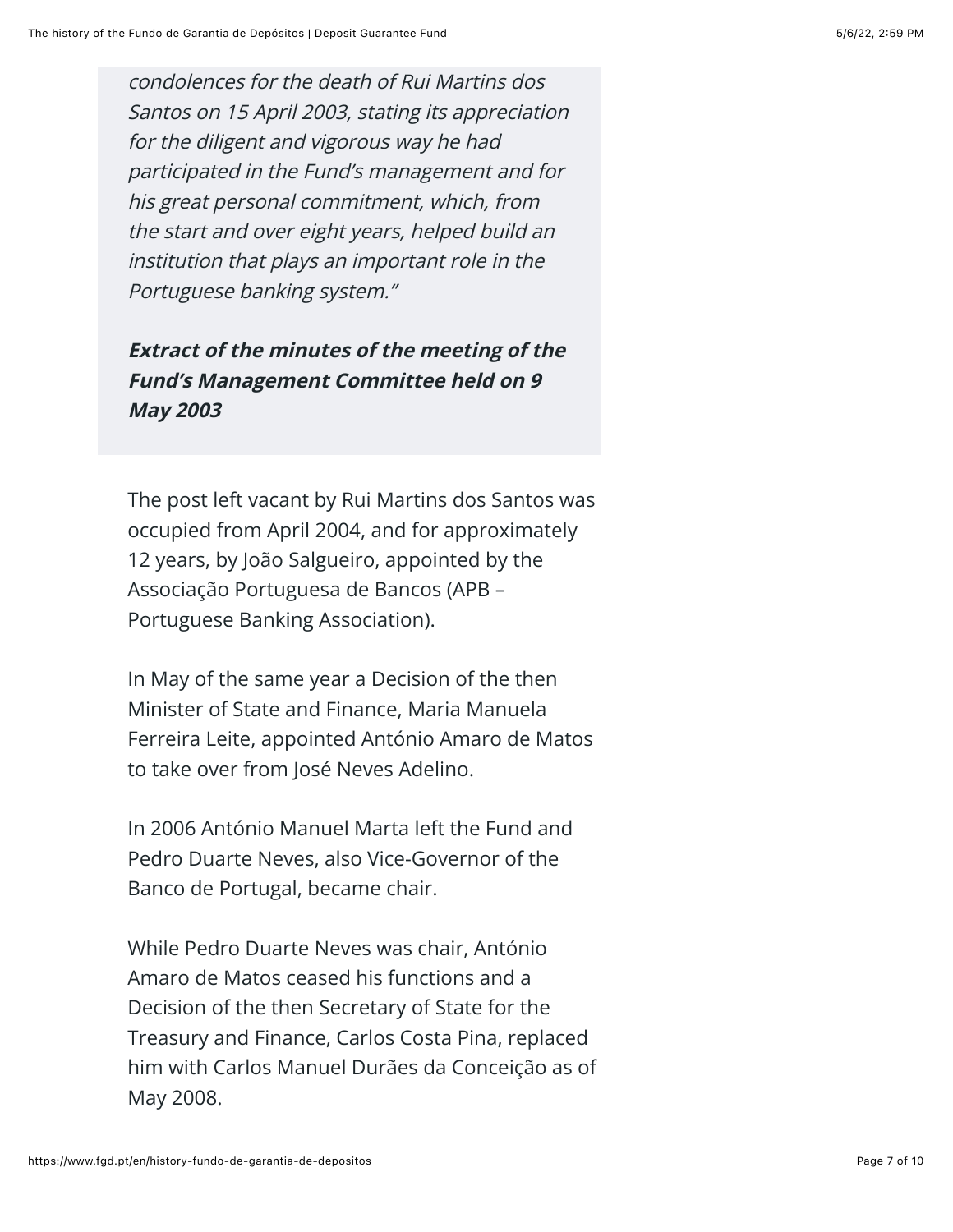The first and so far the only call on the guarantee provided by the Fund occurred in April 2010 during the term of office of Pedro Duarte Neves, Carlos Durães da Conceição and João Salgueiro, the members of the Management Committee until 2016, who were assisted by João Filipe Freitas, as Secretary-General from October 2010 onwards (learn more (https://www.fgd.pt/ofundo/operacoes-de-reembolso)).

Following the end of João Salgueiro's term of office, Maria Manuela Athayde Marques was appointed to the Management Committee in June 2016 by the APB.

The current Chair of the Management Committee, Luís Máximo dos Santos, was appointed in July 2016 by the Banco de Portugal, where he is currently Vice-Governor.

Following the termination of the term of office of Maria Manuela Athayde Marques in December 2018, Ana Catarina de Carvalho Gaspar Cardoso Resende Gomes was appointed member of the Management Committee by the APB in January 2019.

On 1 January 2020, Decree-Law No 106/2019 of 12 August 2019 entered into force, it transferred the deposit guarantee function from the Fundo de Garantia do Crédito Agrícola Mútuo to the Fundo de Garantia de Depósitos, which meant that the latter became the only deposit guarantee scheme in Portugal.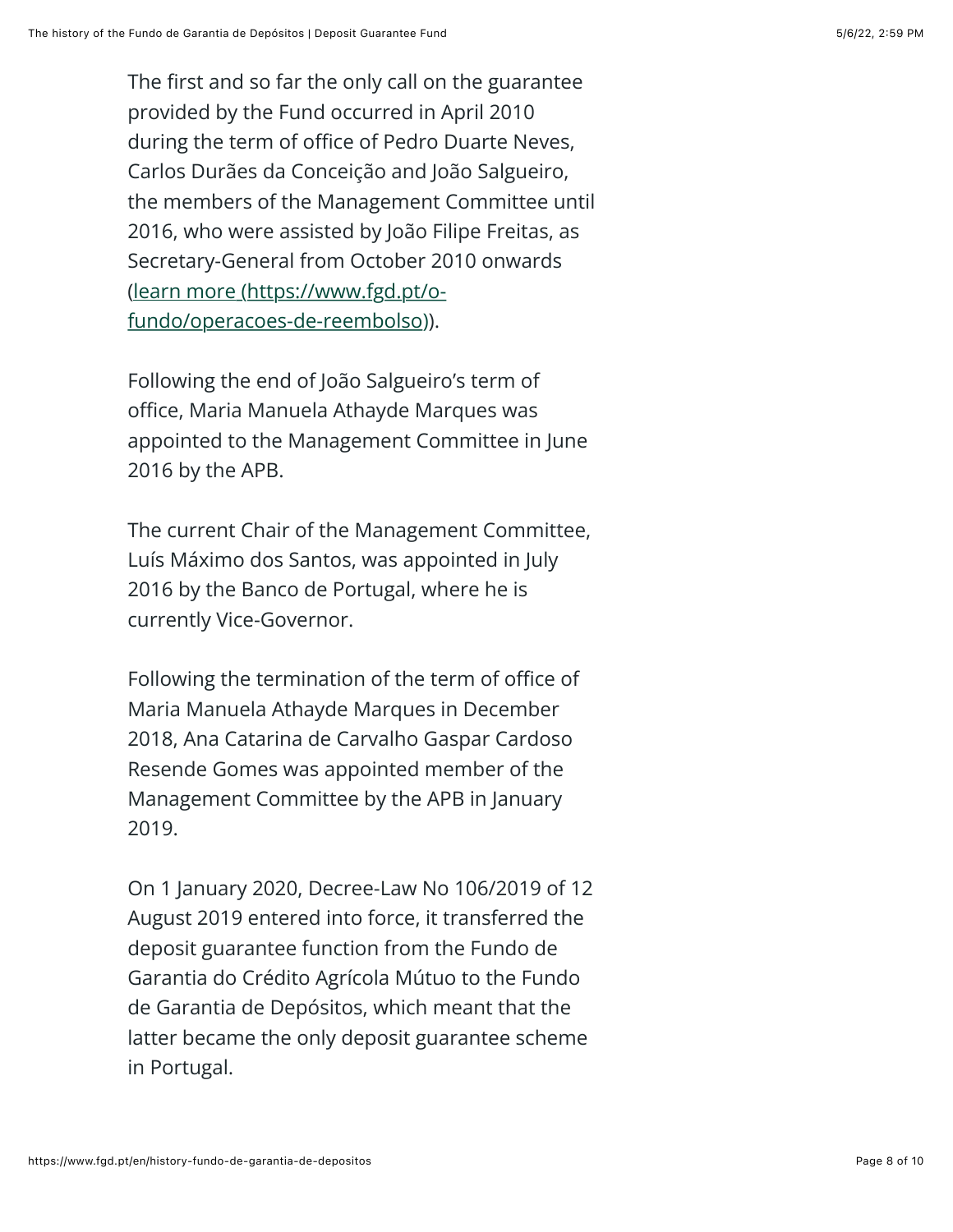Notwithstanding the fact that the number of member credit institutions of the Fund more than tripled at once, the Fund's ability to guarantee the repayment of deposits made with its member credit institutions was not affected since, under that law, the liability of guaranteeing the deposits made with the Central Mutual Agricultural Credit Bank and its associate agricultural banks was transferred with the required financial resources, in a manner that ensures the Fund's financial soundness.

Following the termination of the term of office of Ana Catarina de Carvalho Gaspar Cardoso Resende Gomes, Norberto Emílio Sequeira Rosa was appointed to the Management Committee in Februrary 2022 by the APB.

### **Current Management Committee**

**Chair:** Luís Augusto Máximo dos Santos -Appointed by the Board of Directors of the Banco de Portugal

#### **Members**

- Carlos Manuel Durães da Conceição Appointed by the Secretary of State for the Treasury and Finance, exercising duly delegated powers.
- Norberto Emílio Sequeira Rosa Appointed by Associação Portuguesa de Bancos (APB -Portuguese Banking Association).

#### **Management Committee**

List of the Fund's current and former management committee members and secretaries-general since 1994 (https://fgd.pt/en/managemer committee-fundo-degarantia-de-depositos)